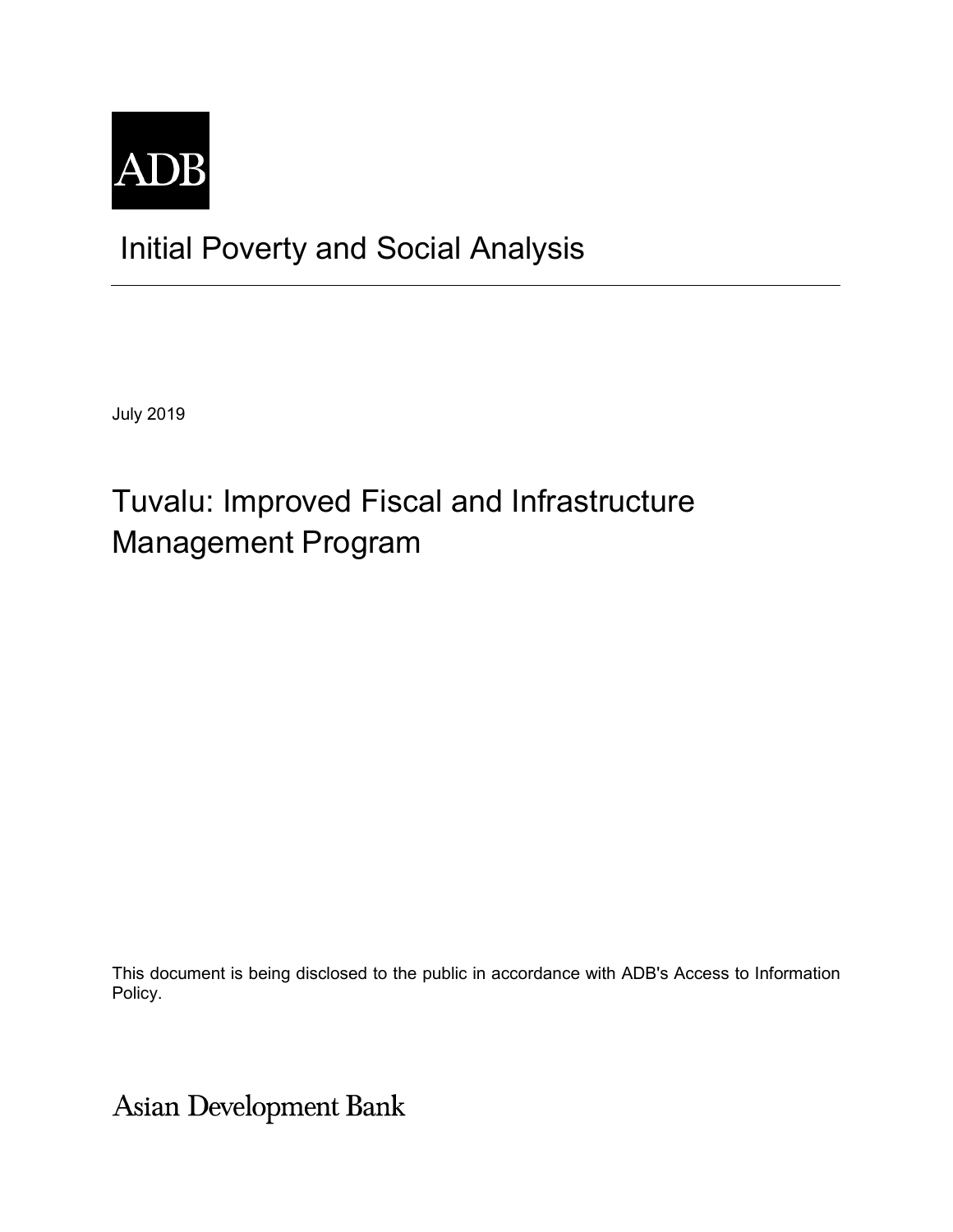## **CURRENCY EQUIVALENTS**

(as of 8 July 2019)

| Currency unit | $\overline{\phantom{0}}$ | Australian Dollar (A\$) |
|---------------|--------------------------|-------------------------|
| A\$1.00       | $=$                      | \$0.6977                |
| \$1.00        | $=$                      | A\$1.4333               |

### **ABBREVIATIONS**

| ADB        | Asian Development Bank                       |
|------------|----------------------------------------------|
| MFED       | Ministry of Finance and Economic Development |
| <b>PRM</b> | policy reform matrix                         |
| <b>PFM</b> | public financial management                  |
| TΑ         | technical assistance                         |

## **NOTE**

In this report, "\$" refers to United States dollars unless otherwise stated

In preparing any country program or strategy, financing any project, or by making any designation of or reference to a particular territory or geographic area in this document, the Asian Development Bank does not intend to make any judgments as to the legal or other status of any territory or area.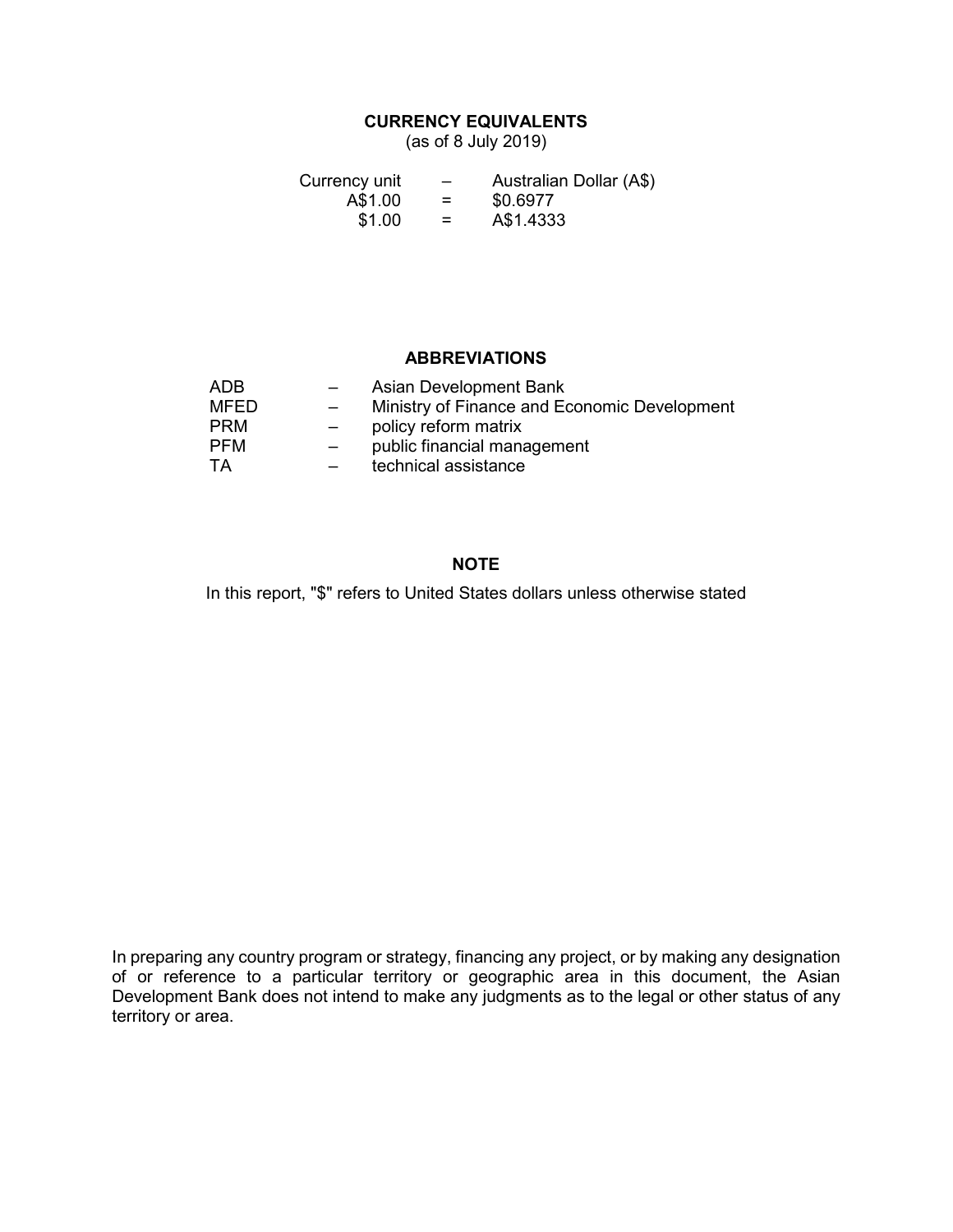## **INITIAL POVERTY AND SOCIAL ANALYSIS**

| Country:  | Γuvalu                                   | Project Title: | Improved Fiscal and Infrastructure<br>Management Program |
|-----------|------------------------------------------|----------------|----------------------------------------------------------|
| Modality: | Lending/Financing   Policy-based lending | Department/    | Pacific Department                                       |
|           | <b>ADF Grant</b>                         | Division:      | Pacific Subregional Office                               |

#### **I. POVERTY IMPACT AND SOCIAL DIMENSIONS A. Links to the National Poverty Reduction Strategy and Country Partnership Strategy** The operations of the Asian Development Bank (ADB) in Tuvalu are demand-driven, within areas of ADB's comparative strengths, and capitalize on regional approaches and partnerships. ADB's operational focus in Tuvalu is reflected in the *Country Operations Business Plan: 11 Small Pacific Island Countries, 2019–2021* and focuses on strengthening public sector management and the transport sector. Tuvalu's operations and this program are aligned with the goals of Tuvalu's National Strategy for Sustainable Development (Te Kakeega III), 2016–2020 goals and ADB's Strategy 2030 operational priorities.<sup>1</sup> **B. Poverty Targeting**: General intervention Individual or household (TI-H) Geographic (TI-G) Non-income MDGs (TI-M1, M2, etc.) This program supports government reforms prioritized in the Government of Tuvalu's policy reform matrix (PRM) and aimed at i) enhancing public financial management, and (ii) enhancing infrastructure management.<sup>2</sup> These reform actions, to be implemented during July 2018–June 2019, demonstrate the government's commitment toward making economic growth more efficient, sustainable, and resilient. **C. Poverty and Social Analysis** 1. **Key issues and potential beneficiaries.** Access to economic opportunities is limited for the people of Tuvalu, especially for outer-island residents, who face high costs for imported goods because of their remoteness and their heavy reliance on irregular domestic shipping schedules. Poor public service delivery and poor infrastructure also limit entrepreneurial activities. A lack of opportunities for youth and inequality of opportunities for women in terms of finding paid employment are also important poverty concerns. Like many Pacific countries, Tuvalu primarily relies on traditional, informal, family-based forms of social protection, although forms of government-provided safety nets are starting to appear. For example, the government offers free healthcare and fee-free primary education, although there are no unemployment benefits. While the 2010 Household Income and Expenditure Survey (HIES) showed a very small incidence of extreme poverty $^3$  at 3.3 percent, the rate of poverty as measured by global living standards for upper middle-income countries (using the US\$5.50 PPP line) remains high at nearly 47 percent. The ratio of the average consumption of the top 60 percent of households against the bottom 40 percent is estimated at 3.5 based on HIES data, which is significantly below the cross-country median of 4.7. Poverty is generally concentrated in the outer islands and the gap as compared with the capital, Funafuti, has increased over time. Lack of access to services, employment opportunities and remittances, and exposure to shocks (such as food price shocks and natural disasters) are some of the factors underlying vulnerability to poverty. Female headed households are less likely to be identified as poor on average, although women's share of paid employment is lower than men's, despite a relatively high level of access to education. The program does not directly target poverty. As untagged general budget support, the potential beneficiaries of the program will include the national population.

2. **Impact channels and expected systemic changes.** The government's PRM includes actions to protect social service expenditures. The PRM priorities will allow the government to maintain fiscal stability over the medium term and improve the quality of fiscal management. The grant financing, to be utilized as general budget support, will allow the government to fund basic social spending in health and education and improve public and social service delivery

<sup>1</sup> The program is included in ADB. 2018. *Eleven (11) Small Pacific Island Countries: Country Operations Business Plan 2019–2021.* Manila; ADB. 2018. *Strategy 2030: Achieving a Prosperous, Inclusive, Resilient, and Sustainable Asia and the Pacific*. Manila; Government of Tuvalu. 2015. *National Strategy for Sustainable Development, 2016– 2020.* Funafuti.

<sup>2</sup> Government of Tuvalu. *Policy Reform Matrix: 2012–2019*. Funafuti. ADB technical assistance is supporting implementation of these reforms.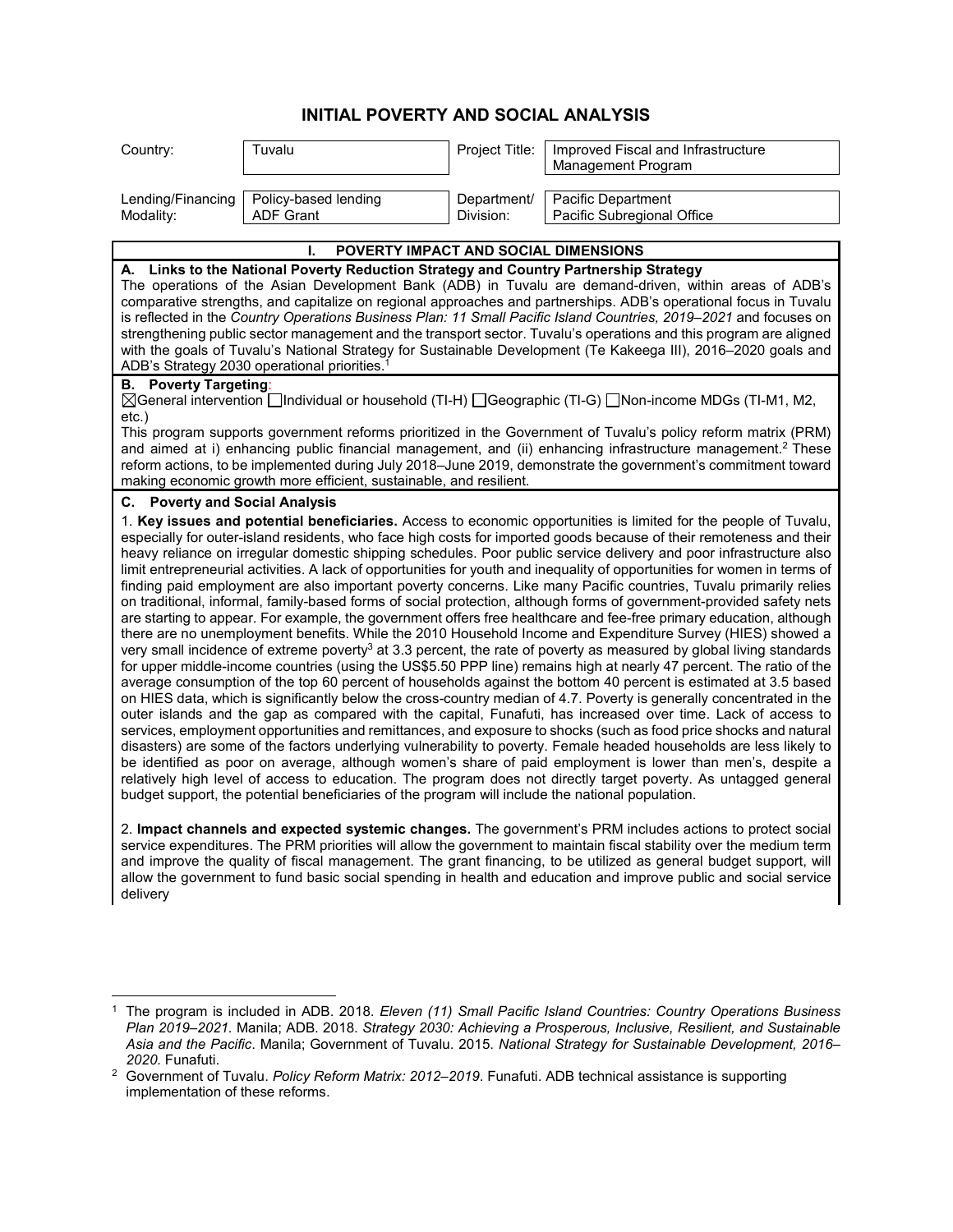3. **Focus of (and resources allocated in) the transaction technical assistance or due diligence.** No project preparatory technical assistance was required. ADB's ongoing engagement in the PRM discussions and ongoing TA for public financial management and public sector reform support due diligence.<sup>4</sup>

4. **Specific analysis for policy-based lending.** The program is based on implementation of the government's own strategies and plans, notably its national development strategy or Te Kakeega III, Public Financial Management (PFM) Reform Strategy, 2019-2021 and policy reform matrix, which were developed through a consultative approach and provide mechanisms for ongoing monitoring and reporting on performance.<sup>5</sup> During program processing, the Ministry of Finance and Economic Development (MFED) and Ministry of Public Utilities and Infrastructure, as implementing agencies for the program, will directly participate in the program design. ADB will consult other ministries on specific policy issues. The key objective of the PRM, on which this program is based, is to contribute indirectly to improving poverty and social outcomes in Tuvalu. The reforms supported by this program are expected to be an additional tool for responding to national poverty and social needs.

#### **II. GENDER AND DEVELOPMENT**

1. What are the key gender issues in the sector and/or subsector that are likely to be relevant to this project or program? The program is classified as *no gender elements*. While improved management of public finances and national infrastructure will benefit all, this program contains no proactive gender design features. Subsequent ADB programs will explore gender design features, including gender-responsive procurement and gender actions related to implementation of the Building Act and the draft building code.

2. Does the proposed project or program have the potential to contribute to the promotion of gender equity and/or empowerment of women by providing women's access to and use of opportunities, services, resources, assets, and participation in decision making?  $\Box$  Yes  $\boxtimes$  No

3. Could the proposed project have an adverse impact on women and/or girls or widen gender inequality?  $\Box$  Yes  $\boxtimes$  No

The program will have low or no adverse impact on women or girls and does not widen gender inequality because the program is geared toward improving the situation of all citizens.

4. Indicate the intended gender mainstreaming category:<br>  $\Box$  GEN (gender equity)  $\Box$  EGM (effective

 $\Box$  GEN (gender equity)  $\Box$  EGM (effective gender mainstreaming)  $\Box$  SGE (some gender elements)  $\boxtimes$  NGE (no gender elements)

 $\boxtimes$  NGE (no gender elements)

#### **III. PARTICIPATION AND EMPOWERMENT**

1. Who are the main stakeholders of the project, including beneficiaries and negatively affected people? Identify how they will participate in the project design. The Government of Tuvalu is the main stakeholder and beneficiary of the project. The implementing agencies—the MFED and the Ministry of Public Utilities and Infrastructure—are the key government agencies supporting the PRM. Secondly, all residents of Tuvalu are potential beneficiaries as they will benefit indirectly from budget support that will filter through services provided by the government. Government ownership of the PRM is strong. The Tuvalu Trust Fund Advisory Committee monitors PRM progress and reports twice a year to the Tuvalu Trust Fund Board, chaired by MFED and attended by most developments partners. This is a good example of an institutional mechanism that enables the government to independently monitor its own reform efforts. The program is aligned with Te Kakeega III for a more protected, secure, and prosperous nation through sound macroeconomic management and policy and efficient, high-quality, and resilient infrastructure and support services. ADB's Strategy 2030 operational priorities of addressing poverty and reducing inequalities (operational priority 1), making cities more livable (operational priority 4), and strengthening governance and institutional capacity (operational priority 6), are applicable

2. How can the project contribute (in a systemic way) to engaging and empowering stakeholders and beneficiaries, particularly, the poor, vulnerable, and excluded groups? What issues in the project design require participation of the poor and excluded? The program is based on government strategies, including *Te Kakeega III* (developed through a consultative approach), and provides mechanisms for ongoing public monitoring and reporting on performance. During program processing, specific stakeholders—the MFED; the ministries of education, health, transport and communication, home affairs, and public utilities; and the Department of Women—were directly involved in the program design in a participatory manner. ADB briefs government and nongovernment stakeholders regularly on ADB operations. ADB TA has been instrumental in increasing awareness and understanding across government of the need for policy reforms and the role of various stakeholders.

3. What are the key, active, and relevant civil society organizations (CSOs) in the project area? What is the level of civil society organization participation in the project design? Civil society in Tuvalu is limited and largely focused on social service delivery. ADB carried out information sharing and consultations with civil society organizations during the preparation of the Tuvalu country operations business plans and during program and project scoping and factfinding missions.

 $\overline{a}$ 

<sup>4</sup> ADB. 2017. *Tuvalu: Supporting Reforms to Strengthen Fiscal Resilience and Improve Public Service Delivery.*  Manila.

<sup>5</sup> Government of Tuvalu. 2015. *National Strategy for Sustainable Development, 2016–2020.* Funafuti; Government of Tuvalu. 2019. *Public Financial Management Reform Strategy, 2019–2021*. Funafuti; Government of Tuvalu. 2012. *Policy Reform Matrix: 2012–2019*. Funafuti.